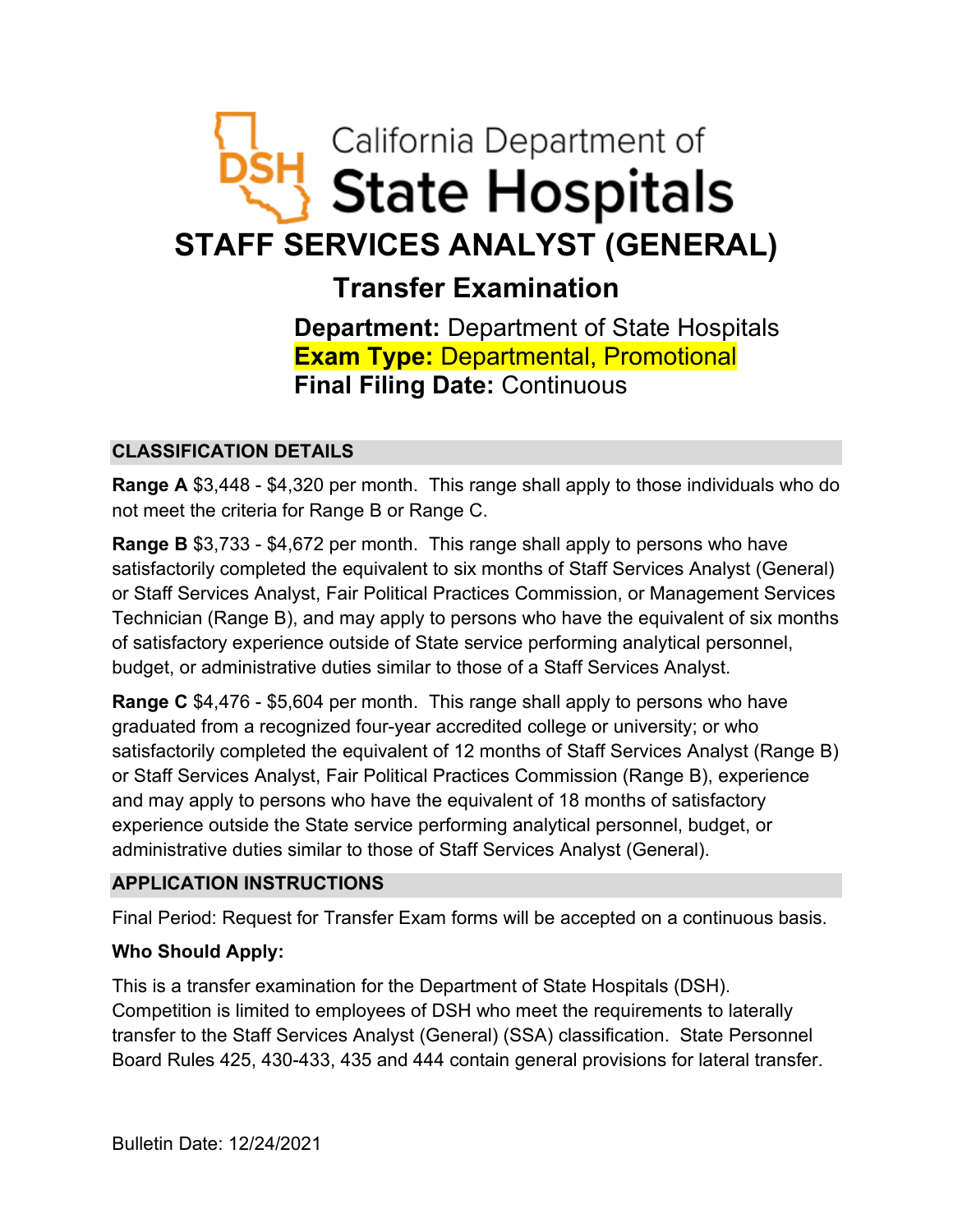#### **How to Apply:**

Standard State Application forms (Std. 678) will not be accepted. You must complete and submit the Request for Transfer Exam form to your Human Resources department. To obtain the request form, contact Selection Services at 916-651-8832. Mail or Hand Deliver your completed form to:

DSH – Sacramento 1215 O. Street, MS 17 Sacramento, CA 95814

DSH – Metropolitan 11401 S. Bloomfield Norwalk, CA 90650

DSH – Atascadero 10333 El Camino Real Atascadero, CA 93423

DSH – Coalinga 24511 W. Jane Ave Coalinga, CA 93210

DSH – Patton 3102 E. Highland Ave Patton, CA 92369

#### **Special Testing Arrangements:**

If you require assistance or alternative testing arrangements due to a disability, mark the appropriate box on the Request for Transfer Exam form. The Selection Services Unit will contact you to make special testing arrangements.

#### **REQUIREMENTS FOR ADMITTANCE TO THE SSA TRANSFER EXAMINATION**

All applicants must meet the requirements to laterally transfer into the SSA classification by the date they submit their Request for Transfer Exam form. Appropriateness of lateral transfer into the SSA classification will be verified by Human Resources staff upon receipt of the completed Request for Transfer Exam form.

#### **EXAMINATION SCOPE**

This examination will consist of a **Written Test** weighted Pass/Fail. The testing period for this examination is once every six (6) months. Unsuccessful candidates must wait a minimum of six (6) months from the actual date of their test, before submitting a new Request for Transfer Exam form to the Selection Services Unit.

Bulletin Date: 12/24/2021